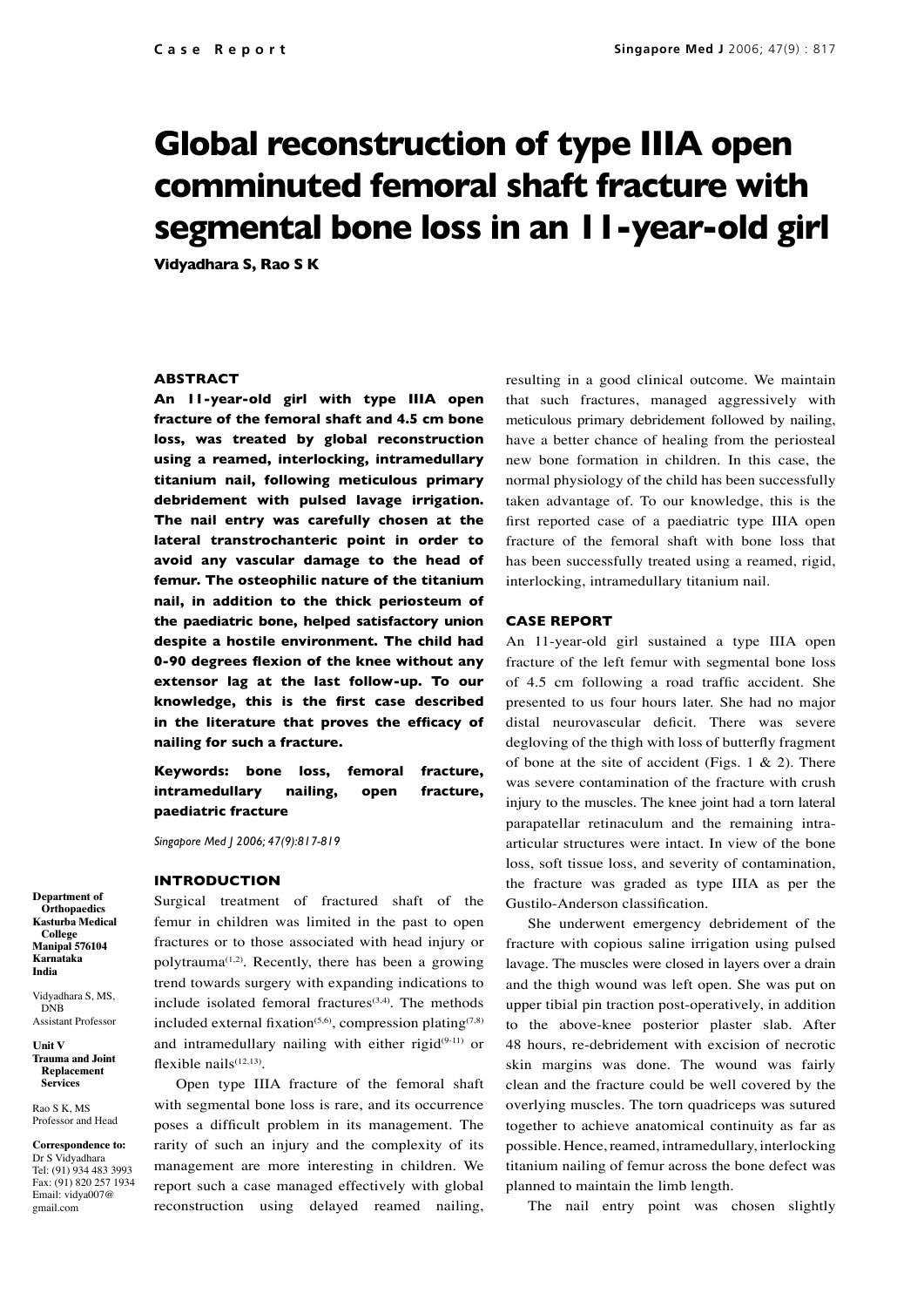lateral to the tip of the greater trochanter on the anteroposterior radiograph and at the midpoint on the lateral radiograph. The nail length was measured by templating the opposite femur and was stopped just short of the distal femoral physis. The nail was interlocked on either end by screws. This was followed by split skin grafting of the raw area in the same sitting. 90% of the skin graft had taken up at the end of seven days, and the patient was mobilised non-weight bearing with the use of bilateral axillary crutches. Small areas of raw wound were epithelialised with alternate day dressings. There was no limb length discrepancy or rotational malalignment. The knee mobilisation was started three weeks after injury, with the assumption that the sutured quadriceps had healed. She was discharged home a month after the injury, and was followed-up every six weeks for the first six months, and then every three months for the next two years.

At the follow-up, she had gradual improvement in her knee function. She achieved 90° knee flexion with no extensor lag at the end of three months and was then allowed full weight-bearing. The anteromedial bone gap had started forming new bone by this time, and the weight bearing was thought to enhance the rate of bone growth by way of micro-motion. She was advised to have bone grafting at the end of one year in view of the slow rate of fracture healing and a large bone defect, but the patient did not agree to undergo another surgery. At the last follow-up at 42 months, she had knee flexion of up to 90º and no extensor lag (Fig. 3). The knee was stable. She did not have any discharging sinuses and there was no limb length discrepancy. There were no features of change in the neck-shaft angle. Two cortices had trabeculae crossing the fracture site (Fig. 4). Analysis of the serial radiographs revealed definite evidence of reduction in the size of the bone gap with time. However, the possibility of implant failure remains in this growing child, until solid fracture union is achieved in the future.

# **DISCUSSION**

Open fractures in children are rare, particularly of the femur. The femur, by virtue of being covered by bulky muscles, can tolerate a significant amount of degloving. It has less chance of bone loss for the same reason. The case we described had sustained high-energy trauma, with severe soft tissue injury and segmental bone loss. Children have a thick periosteal cover around the bone with good regenerating capacity. Even if the bone is fractured in a child, the tough periosteal sleeve remains intact and aids in fracture healing. Although numerous modalities of treatment of open fractures have been described, the principles of treatment remain the same. There



**Fig. 1** Preoperative (a) anteroposterior and (b) lateral radiographs show a severely comminuted fracture of the shaft of the femur with bone loss.



**Fig. 2** Clinical photographs of the injured limb (a) before and (b) after debridement along with the free bone fragments (inset).

is no substitute for initial meticulous debridement in any form of treatment. Pulsed lavage irrigation aids in clearing contaminants from the wound, especially in highly-contaminated wounds. Although the fear exists that the lavage fluid may force contaminants deeper into the tissues, we found better results after its introduction in the management of open fractures and joint replacements.

The second important aspect of limb salvage in this case was to maintain the limb length. We had the options of using an external fixator, flexible nail or standard interlocking (either stainless steel or titanium) nail. External fixator was discouraged for the present case due to the high likelihood of pin tract infection. The external fixator also needs to cross the knee joint to achieve a stable fixation, resulting in delayed weight bearing. The option of using flexible nails was rejected as this would not achieve stable fixation in a difficult case with 4.5 cm of bone loss. For the third option, the choice